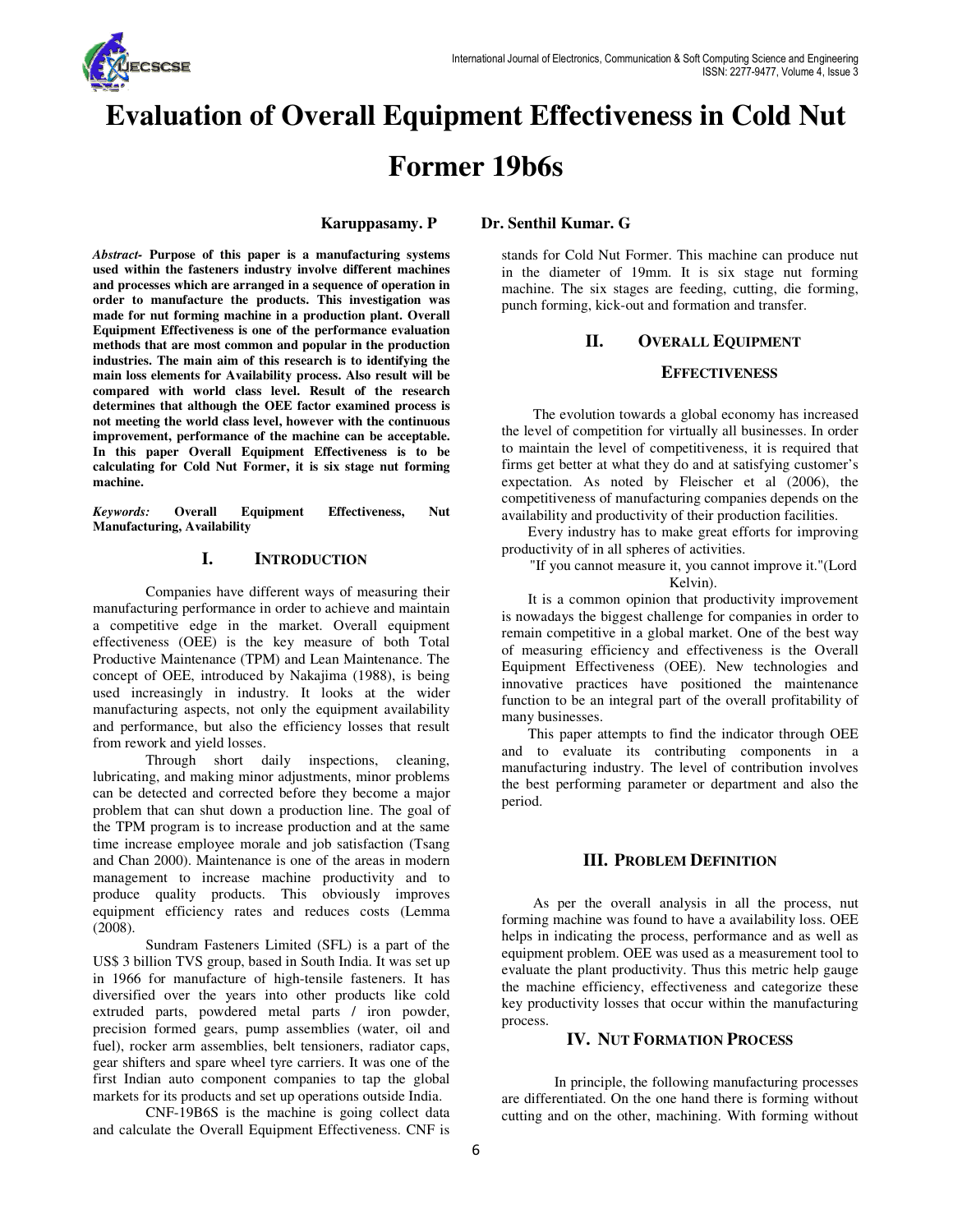

cutting there is a further differentiation between cold and hot cutting there is a further differentiation between cold and hot **Fig: 4.2. Stage of Hexagonal nut** forming. The following diagram is intended to make the production processes clearer.



# **Fig: 4.1.Overview of the various production**



### Fig: 4.2. Stage of Hexagonal nut

Nuts are usually produced with the cold or hot forming procedure as well. The choice of one or the other procedure depends on the one hand on the size and on the other on the required quantities.

# **V. DATA COLLECTION**

"Data are defined as symbols that represent properties of objects, events and their environment. They are the products of observation, but are of no use until they are in a useable (i.e. relevant) form. The difference between data and information is functional, not structural."(Ackoff, 1989)

Data collection consists of gathering those symbols in order to have a good basis for deeper studies on a subject. Data collection can be of two types as described in the following Table 5.1: Qualitative or Quantitative. Qualitative data collection methods will be mainly employed through the project, but some from the quantitative part will be employed as well, as the standardization of procedures for example. procedure depends on the one hand on<br>other on the required quantities.<br>V. DATA COLLECT<br>"Data are defined as symbols that<br>of objects, events and their environn<br>products of observation, but are of no us<br>useable (i.e. relevan

| <b>Qualitative Data Collection</b> |                              |              | Phases in the Process of   Quantitative Data Collection |
|------------------------------------|------------------------------|--------------|---------------------------------------------------------|
|                                    |                              | Research     |                                                         |
| $\bullet$                          | Purposeful<br>sampling       | Sampling     | Random sampling<br>$\bullet$                            |
|                                    | strategies                   |              | Adequate size to reduce                                 |
| le.                                | Small number of participants |              | sampling<br>and<br>error                                |
|                                    |                              |              | provide sufficient power                                |
| lo                                 | From individuals providing   | Permissions  | individuals<br>From<br>$\bullet$                        |
| $\bullet$                          | Institutional review boards  |              | providing access to sites                               |
| $\bullet$                          | Individuals                  |              | Institutional review boards                             |
|                                    |                              |              | Individuals                                             |
| lo                                 | Open-ended interviews        | Data sources | Instruments                                             |
| lo                                 | Open-ended observations      |              | Checklists                                              |
| $\bullet$                          | Documents                    |              | Public documenting                                      |
| $\bullet$                          | Audio visual materials       |              |                                                         |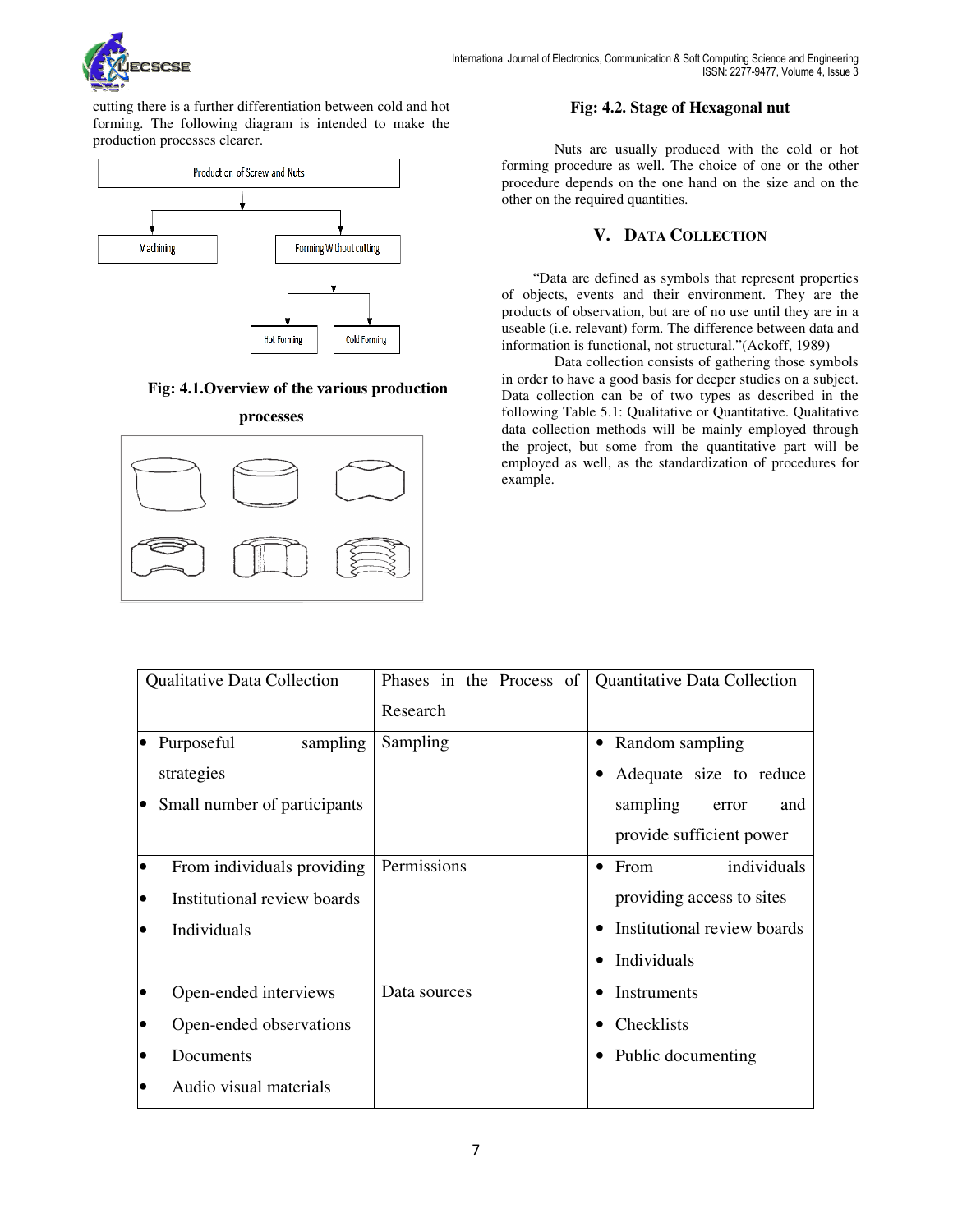

| le | Interview protocols         | Recording the data |        | • Instruments with scores     |
|----|-----------------------------|--------------------|--------|-------------------------------|
| le | Observational protocols     |                    |        | that are reliable and valid   |
| lo | Attending to field issues   | Administering      | data l | • Standardization             |
| lo | Attending to ethical issues | collection         |        | procedures                    |
|    |                             |                    |        | • Attending to ethical issues |

**Table 5.1: Phases in the data collection process for qualitative and quantitative research the and** 

**(Creswell, et al., 2007)** 

# **a. Interviews**

"Qualitative interviewing is a technique of data collection that ranges from semi-structured to unstructured formats. Interviewing is seen as a conversation in which an informant and a researcher interact so that the informant's thoughts are revealed and interpreted by a researcher." (Lichtman, 2010 p. 7)

Interviews will be conducted to some consciously chosen actors within the studied process. It will start with the employees working with the machine; it will continue with the production manager, the CEO and some others related to these first interviews. These interviews (mainly open-ended) are the most important ones in order to build a strong basis to investigate some other issues. All the interviews are and will be driven with the aim to be as complete as possible to provide a good analysis for the research questions. **structure interviews**<br> **structured** collection that ranges from semi-structured to unstructured<br>
formats. Interviewing is seen as a conversation in which an<br>
informant and a researcher interact so that the informant's que

"Observation provides the opportunity to document activities, behaviour and physical aspects without having to depend upon peoples' willingness and ability to respond to questions." (Taylor-Powell, et al., 1996 p. 1) can physical aspects without having to<br>s' willingness and ability to respond to<br>Powell, et al., 1996 p. 1)<br>a machine process within a company

Improving a machine process within a company dealing with many types of parts and about 200 employees is not an easy task. Observation linked to the case study is a powerful manner to gather data. Having a walk through the workshop every day is an important and useful accomplishment, just to observe what is going on the shop floor. Something new is showing up to each visit; it can be a very small detail, or operator behaviour or even some comments. This technique to go on site is recommended and detailed later on as a tool to implement Lean Manufacturing. dealing with many types of parts and about 200 employees<br>is not an easy task. Observation linked to the case study is a<br>powerful manner to gather data. Having a walk through the<br>workshop every day is an important and usefu

Downtime details of the machine show in table.

| No.            | Description for breakdown        | In Month of Jan 2015 |
|----------------|----------------------------------|----------------------|
| $\mathbf{1}$   | New parts change due to breakage | 380                  |
| $\overline{2}$ | Major job change                 | 1370                 |
| 3              | Semi Major job change            | 350                  |
| $\overline{4}$ | Tool change                      | 805                  |
| 5              | Coil change                      | 360                  |
| 6              | Tool service                     | 560                  |
| 7              | Minor stoppage                   | 190                  |
| 8              | Machine cleaning time            | 445                  |
| 9              | <b>Planned Maintenance</b>       | 510                  |
| 10             | Meeting time                     | 120                  |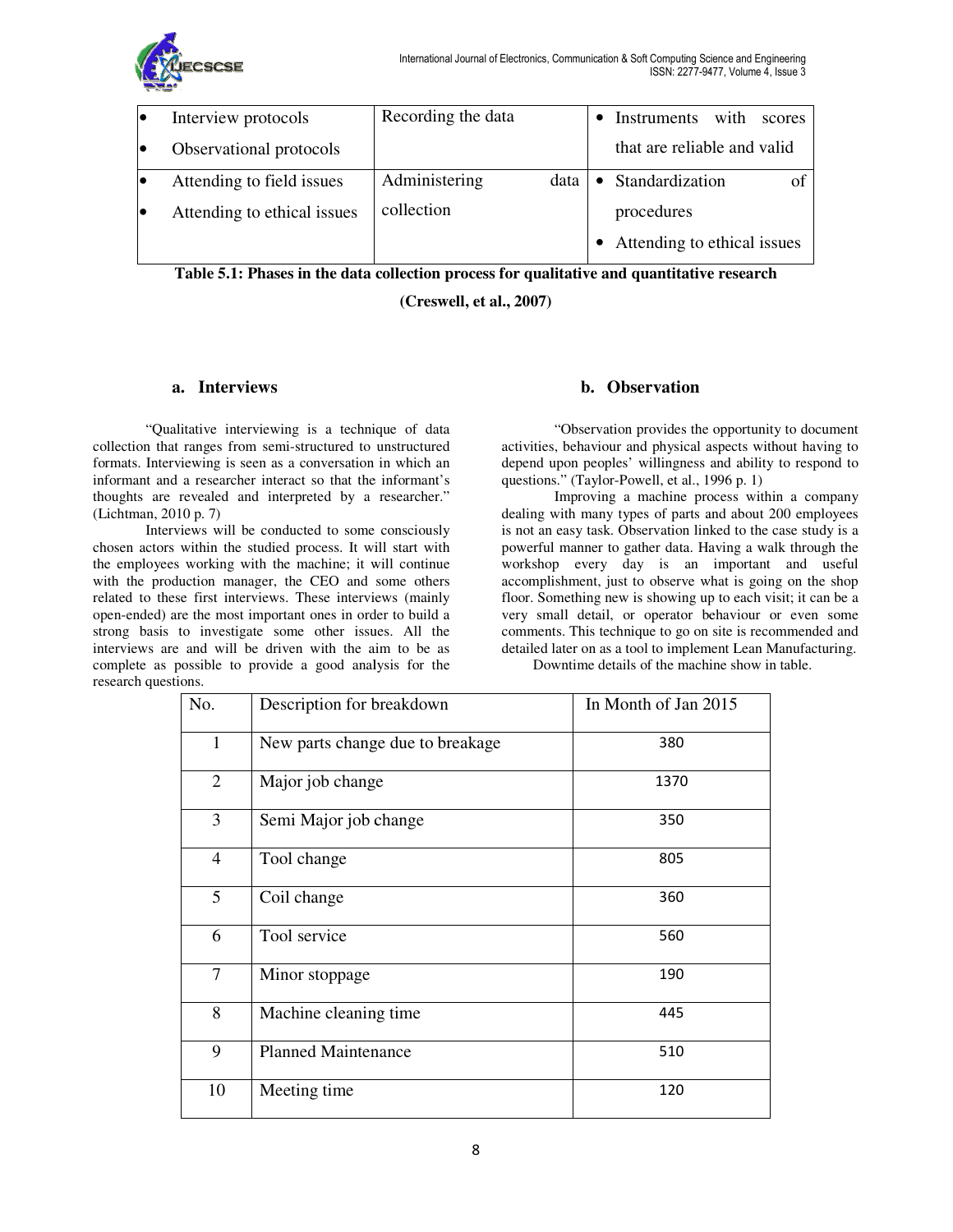

| 11 | Want of tools                    | 175   |
|----|----------------------------------|-------|
| 12 | Awaiting of Instruction/ Drawing | 45    |
| 13 | Want of men                      | 3491  |
| 14 | Want of air                      | 50    |
| 15 | Want of power                    | 950   |
| 16 | Product Approval                 | 60    |
| 17 | Want of Orders                   |       |
| 18 | Want of Trays/Trolleys           | 95    |
| 19 | Measurement and adjustment loss  | 240   |
| 20 | Total                            | 10196 |

*Table 5.1: Downtime details of machine in mm*

# **VI. OEE CALCULATION**

The overall goal of TPM is to raise the overall equipment effectiveness. OEE is calculated by obtaining the product of availability of the equipment, performance efficiency of the process and rate of quality products.

The final OEE equations used in all calculations will be presented in this section. The metrics consist of three parts – Overall Availability, Performance and Quality. The three components of OEE can also be used as individual metrics. The components of the OEE equation are presented in the following.

Overall Equipment Efficiency = Availability x Performance x Quality.

### *Availability*

OEE and its components is the first metric in the calculation model. The second metric is Availability. In some cases, the Overall Availability equation is not sufficient and/or applicable, for instance when there is a lack of data. In that case, Availability shows the percentage uptime of the unit and is defined as the ratio between Uptime and Total time ment effectiveness. OEE is calculated by obtaining the<br>energy of the process and rate of quality products.<br>The final OEE equations used in all calculations will<br>sesented in this section. The metrics consist of three<br>- Over

Availability: - Available Time required producing a finish product.

Availability = (Required availability – Downtime) / (Required availability) \*100.

After collecting the data, we need to measure the OEE which will give away the lagging areas. According to the study, there are 3shifts per day.

As there are 3 shifts per day with 8 working hours per shift

Available operating time =  $26 \text{ days}^*$  3 shifts/day  $*$  8 hours/shift  $= 624$  hours

There was a stoppage of 30min for each shift, which gives in total 39 hours,  $624-39 = 585$  hours  $ne = 26 \text{ days} * 3 \text{ shifts/day} * 8$ <br>30min for each shift, which gives in<br>585 hours<br>d to produce the whole batch for 26

Availability factors

Now the total time needed to produce the whole batch for 26 days is

= (available operating time – downtime)

- $= 585 170.1$
- $= 414.9$  hours

Therefore, the valuable operating time is 414.9 hours Availability = Valuable operating time/ available operating time

```
=414.9/585 
      =0.7092Availability 
Factor =70.92\%
```
# *Performance*

The performance essentially indicates how efficiently the unit has been working, i.e. to what degree the unit has been doing things in the correct way.

Performance: - It can be defined as the design cycle time to produce the item multiply by the output of the equipment and then divided by the operating time. t has been working, i.e. to<br>g things in the correct way<br>can be defined as the desig<br>multiply by the output of<br>by the operating time.<br>ctual units per min)/ (Theor<br>ors<br>we need to main factors<br>cces / min<br>= 120 pieces / min

Performance = (Actual units per min)/ (Theoretical units per hour)\*100

Performance factors

To calculate this we need to main factors designed cycle time  $= 125$  pieces / min

Total output  $= 120$  pieces / min

Performance rate = (Actual units per min)/ (Theoretical units per hour)\*100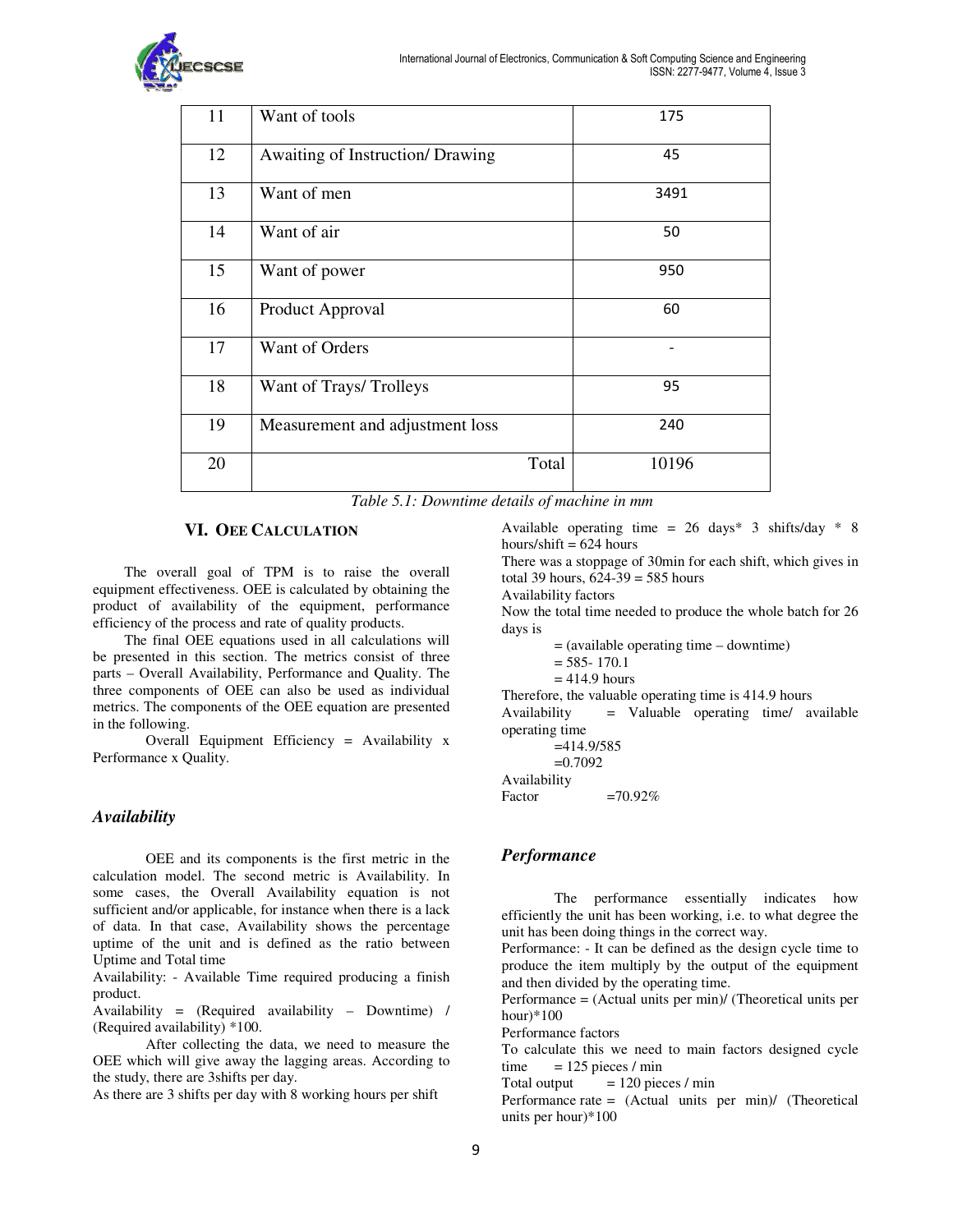

*Quality*

# Quality - It is the ratio of production output to the production input. Quality - It is the ratio of production output to the production input.<br>Quality = (production input – quality defects) / (production

input) Quality factors

For calculating the quality factors we need

Total amount of defect  $=50 \text{ kg}$ <br>Production input  $=7000 \text{ kg}$ Production input

Quality = (production input – quality

defects) / (production input)

 $=(7000-50)/(7000)*100$ 

 $= 99.28%$ 

The Overall Equipment Effectiveness is<br>
OEE = Availability x Performance x<br>
= 0.709\*0.96\*0.99<br>
= 0.67 \*100<br>
=67%<br>
Oduction output to the<br>
Therefore the OEE of the Nut manuf<br>
ity defects) / (production<br>
67%.<br> **VII.RESULT A**  $OEE =$  Availability x Performance x Quality  $= 0.709*0.96*0.99$  $= 0.67 *100$ =67% The Overall Equipment Effectiveness is<br>  $\text{OEE}$  = Availability x Performance x Quality<br>
= 0.709\*0.96\*0.99<br>
= 0.67 \*100<br>
=67%<br>
Therefore the OEE of the Nut manufacturing industry is

67%.

# **VII.RESULT AND D ISCUSSION**

Based on OEE results we know about where should be improvement to implementin this project.Monitoring the process and precise measurement of its main aspects is the key step to plan and to manage improvement for a manufacturing process. improvement to<br>ig the process and<br>is the key step<br>a manufacturing pr

| ------             |                    |                    |
|--------------------|--------------------|--------------------|
| <b>OEE FACTORS</b> | <b>WORLD CLASS</b> | <b>NUT FORMING</b> |
|                    |                    | M/C(19B6S)         |
| Availability       | 90.0%              | 70.92%             |
| Performance        | 95.0%              | 96%                |
| Quality            | 99.9%              | 99.28%             |
| <b>OEE</b>         | 85.0%              | 67%                |

Table 6.1: Comparison of World Class OEE factor and Nut forming factor

The main aim of taking up this study in the company was to calculate the OEE which gives us an understanding about the machine efficiency and in turn gives the right percentage of the machine utilization there by helping us to detect the bottlenecks.

These losses mainly are downtime losses, speed losses, quality losses which affect OEE. To minimize these losses and to achieve world class OEE there should be reduction in events which are discussed in six big losses section. The main events which are responsible for losses in insulation process are: The main am of taking up this study in the coil change: Coil is the raw material of the process. The study in the process are the process are the process of the random the process of the random the process of the events th

- a. New parts change due to breakage: Breakage is general process of moving parts wearing against each part. This process happen, the length of time a part is expected to remain and to do the same process. Main parts of Machine shown below.
- Square Die Block and Shortest Die Pitch
- $\geq$  Circular Stripper<br> $\geq$  Ratchet Wheel Fe
- $\triangleright$  Ratchet Wheel Feeding System<br>  $\triangleright$  Crankshaft Roller Bearing
- $\triangleright$  Crankshaft Roller Bearing<br> $\triangleright$  Double Eccentric Punch A
- Double Eccentric Punch Adjusting Device
- Pole Changing Motor and Overload Protection
- b. Major Job change: This process occurring when changing dimension of the producing nut in that nut forming machine.
- c. Tool change: This process is also the same processing of the job changing method.

### **VIII. FUTURE RECOMMENDATION**

The aim of the improvement for the future development is highlighted by the

- chances at the time of require or change the type of material. Coil change: Coil is the raw material of the process. Their
- e. Tool service: It is the time of servicing the tools, it having the regular time of period to service the tool for the accuracy of product. chances at the time of require or change the type of material.<br>
e. Tool service: It is the time of servicing the tools, it having<br>
the regular time of period to service the tool for the accuracy<br>
of product.<br>
f. Machining
- reducing the availability of the machine because it's happen when time of switch off position.
- g. Want of men: The lack of technician for that particular machine is affecting the continuous Meeting time: Arrangement of meeting time for giving instruction about the status of production or about safety process. reducing the availability of the machine because it's happen<br>when time of switch off position.<br>Want of men: The lack of technician for that particular<br>machine is affecting the continuous Meeting time:
- h. Want of tools: The lack of tool is creating searing of tool in company is to reduce the availability of the machine.
	- i. operating time of that machine.
	- j. Product approval: The approving of the first product produce that machine is given by the quality department. This process having some quality testing process for the product, it takes some time to get result. duct produce that machine is given by the<br>lity department. This process having some<br>lity testing process for the product, it takes<br>ne time to get result.<br>t is important to reduce these non-productive

It is important to reduce these non-productive events which affect efficiency of the process. They can be reduce by implementing new techniques and tools, standardized speed for running the line, skilled labours, special purpose machinery which won't affects the environment of the machine etc. events which affect efficiency of the<br>reduce by implementing new te<br>standardized speed for running the<br>special purpose machinery which<br>environment of the<br>recommendations which were done b

EXECOMMENDATION recommendations which were done by a series of brain storming sessions and visiting the shop floor, observing the daily activities of the operators and the works brain storming sessions and visiting the shop floor, the works.